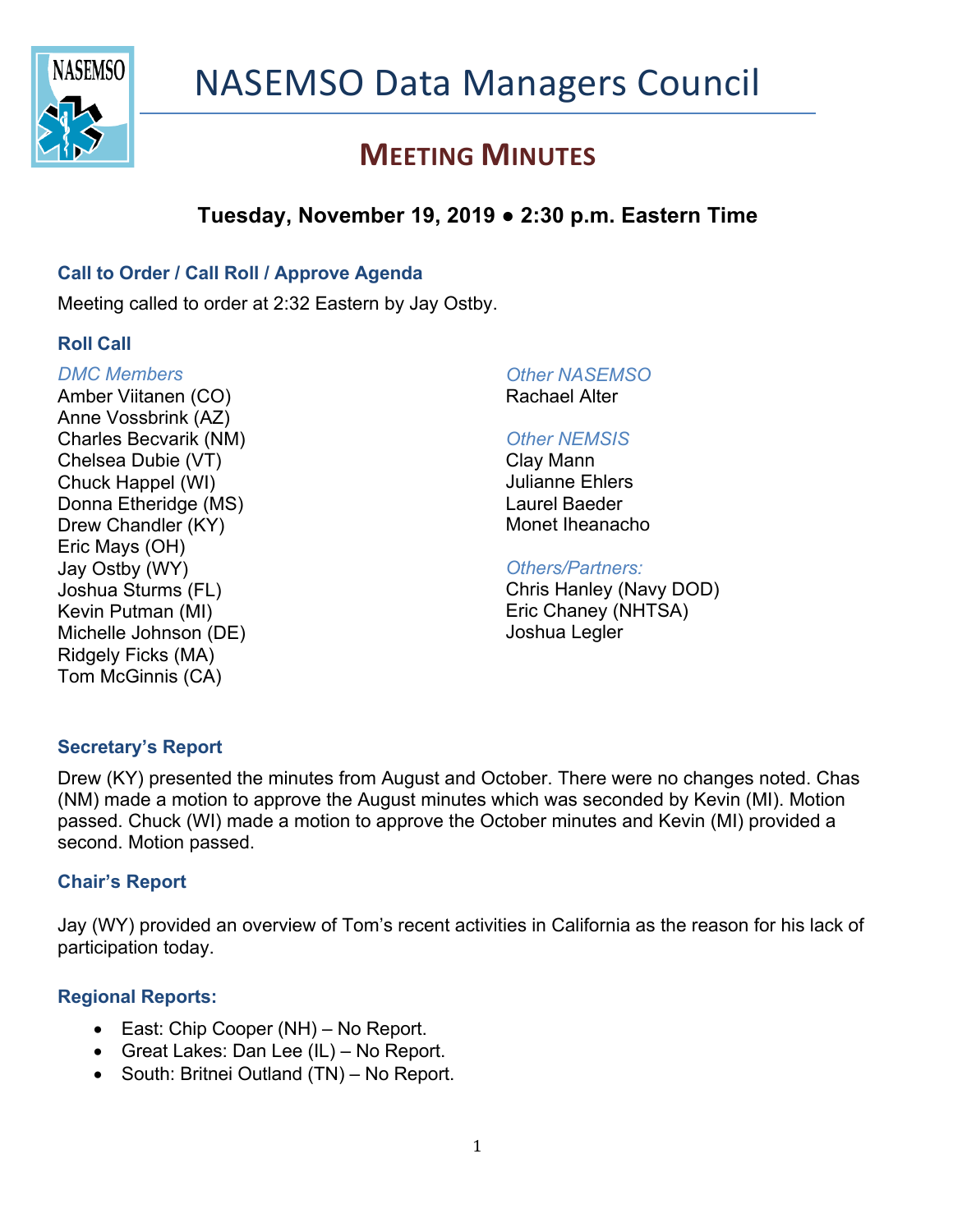

# **MEETING MINUTES**

- Western Plains: Jay Ostby (WY) Jay (WY) updated the group on some follow-up activities from their recent gathering.
- West: Anne Vossbrink (AZ) No Report.

### **Council Representative Reports**

- NASEMSO Community Paramedicine/Mobile Integrated Health Committee Anne Vossbrink
	- o November call was canceled and they are supposed to meet in December. Not certain how ET3 will apply.
- NASEMSO HITS Committee Tim Seplaki
	- o No report.
- NAEMSMA Information & Technology Committee Ridgely Ficks
	- o Have not met.

### **Old Business**

- DMC Strategic Direction Jay (WY) highlighted the tasks and lead discussion but no action was taken.
- NEMSIS/EMS Data "101" Document Eric (NHTSA) agreed to take this on after some discussion. Drew (KY) mentioned having some history of NEMSIS presentation slides.
- Opiate Funding Workgroup No report.

### **New Business**

- Ransomware Jay (WY) shared information about how several healthcare systems fell victim to ransomware events and he saw that a similar event occurred in Louisiana. It caused the facility to shutdown except for the EMS component. No action taken.
- Highway Safety Assessment Jay (WY) provided visibility to some EMS questions included in the upcoming state assessments. Clay and Julianne (TAC) indicated some existing dashboards would be helpful in provided responses but they may be able to assemble some specialty reports to aid with others. Discussion ensued about specific questions. No action taken.